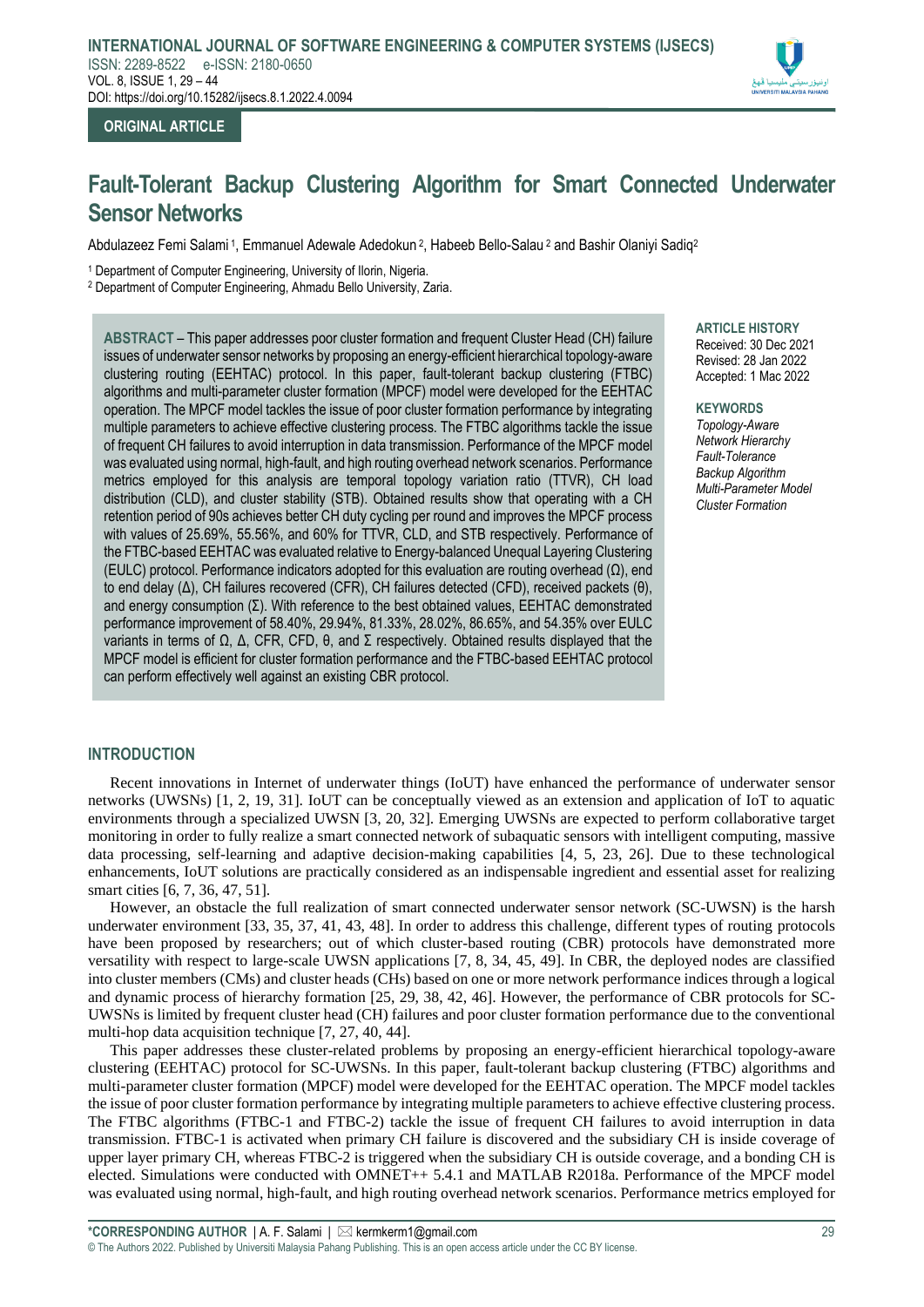this analysis are temporal topology variation ratio (TTVR), CH load distribution (CLD), and cluster stability (STB). Obtained results show that operating with a CH retention period of 90s achieves better CH duty cycling per round and significantly improves the MPCF process. Performance of the FTBC-based EEHTAC was evaluated relative to Energybalanced Unequal Layering Clustering (EULC) protocol. Performance indicators adopted for this evaluation are routing overhead (Ω), end to end delay (Δ), CH failures recovered (CFR), CH failures detected (CFD), received packets (θ), and energy consumption  $(\Sigma)$ . With reference to best obtained values, EEHTAC demonstrated significant performance improvement over EULC variants. Obtained results displayed that the MPCF model is highly efficient for cluster formation performance and the FTBC-based EEHTAC protocol can perform effectively well against an existing CBR protocol.

The overall organization of this paper is subsequently given. Review of pertinent related research works is provided in section 2 while section 3 introduces the proposed novel techniques (MPCF, FTBC-1 and FTBC-2) incorporated into the EEHTAC protocol while performance analysis together with simulated results of EEHTAC against variants of EULC CBR protocol is technically discussed in section 4. Section 5 concludes this paper.

## **RELATED WORK**

The review conducted in this section focuses on CBR protocols implementing depth-based multi-layer hierarchical cluster formation techniques. Clustering-based Geo-opportunistic Depth-based Adjustment Routing (C-GEDAR) was proffered for geo-opportunistic scenarios by relying on cluster formation, sonobuoy-based beaconing, and void node recovery strategies. Evaluation of C-GEDAR's performance exhibited improved performance in terms of coverage recovery and topology control [7, 24]. However, the limitations of this CBR protocol are tied to throughput and energy consumption challenges for UWSN applications demanding periodic monitoring requests.

 Shortest Path-based Weighting Depth Forwarding Area Division and Depth Based Routing (SPB-WDFAD-DBR) and Breadth First Shortest Path-based Weighting Depth Forwarding Area Division and Depth Based Routing (BFSPB-WDFAD-DBR) was proposed for maximizing network lifetime by employing breadth-first search (BFS), Dijkstra and coverage radius adjustment algorithms. Simulation results demonstrated better performance with respect to end-to-end delay, packet delivery ratio, and residual energy [13, 30]. High computational costs and packet processing delays are limitations of the proposed CBR protocols.

 Software-Defined Clustering Mechanism for Underwater Acoustic Sensor Network (SD-UASN) was recommended as a programmable network infrastructure with SDN switches and controllers by relying on multi-modal cluster communication procedures. Evaluation of SD-UASN's performance showed marked improvement in terms of CH statistics, surviving rate, and coverage ratio [7, 39]. However, SD-UASN suffers from processing overheads as a result of the introduced clustering routines.

 AUV-assisted Energy-Efficient Clustering (AEC) was proposed as a network lifespan solution that relies on TDMA clustering, sectoring and AUV traversal strategies. Performance analysis of AEC demonstrated noticeable improvement with respect to currency factor, AUV rounds and residual energy [13, 45]. The major drawback of this protocol is overdependence on AUV for packet forwarding which leads to lack of flexibility in the mode of data transmission.

 Adaptive transmission range in WDFAD-DBR (A-DBR), Cluster-based WDFAD-DBR (C-DBR), Backward transmission-based WDFAD-DBR (B-DBR) and Collision Avoidance-based WDFAD-DBR (CA-DBR) were proffered for optimizing network resources by adopting coverage radius adjustment, backup path selection, collision reduction, and aggregation clustering strategies. Evalauation of these protocols' performance with respect to end-to-end delay, propagation distance, packet delivery ratio, and energy tax exhibited better performance [7, 50]. However, these protocols suffer from long transmission delays and high energy consumption during cluster formation for sparse field of interests (FoIs).

 Another technique is the EULC which was proposed as a CBR solution for minimizing and balancing energy consumption in the hot spot region of the UWSN [9]. This was achieved by introducing flexible cluster size formation, periodic collection of sensed data, depth-based unequal layering, and 3D cubic volume deployment of intelligent nodes (self-cognizant of location estimates). Analysis of EULC demonstrated superior performance over DEBCR and LEACH in terms of total packets received, energy tax, CH counts and surviving nodes metrics. However, one of the drawbacks of EULC is that the post-deployment topology does not guarantee optimal coverage. QoS is also not guaranteed as there is limited provisioning for data security and differentiated services.

 CBE2R was propounded as a CBR technique for improving link quality, controlling node mobility and efficiently managing battery resources [10]. This technique adopts courier nodes for vertical data transmission, weighted clustering process, and fixed depth-based layering with floatable sink. Performance analysis of CBE2R with respect to residual battery resources, latency, throughput, and network lifespan yielded better performance over DRP, EMGGR, and REEP. However, the limitations of CBE2R are subpar packet delivery ratio (PDR) performance and frequent multiple routing path breakages.

 EERBLC was posited as a CBR strategy for minimizing energy dissipation and improving throughput by curbing propagation delays and transmission errors [11]. This strategy employs depth-based unequal layering and clustering, recurrent cluster re-configuration, neighboring sender poll-based routing, autonomous nodes (with homogenous sensor characteristics), and sink connected to continuous source of power supply. Analysis of PDR, network lifespan, duration of stability and throughput performance for EERBLC exhibited superior performance in comparison with EEDBR and DBR. However, the cluster formation process at the network initiation stage of EERBLC introduces high energy tax.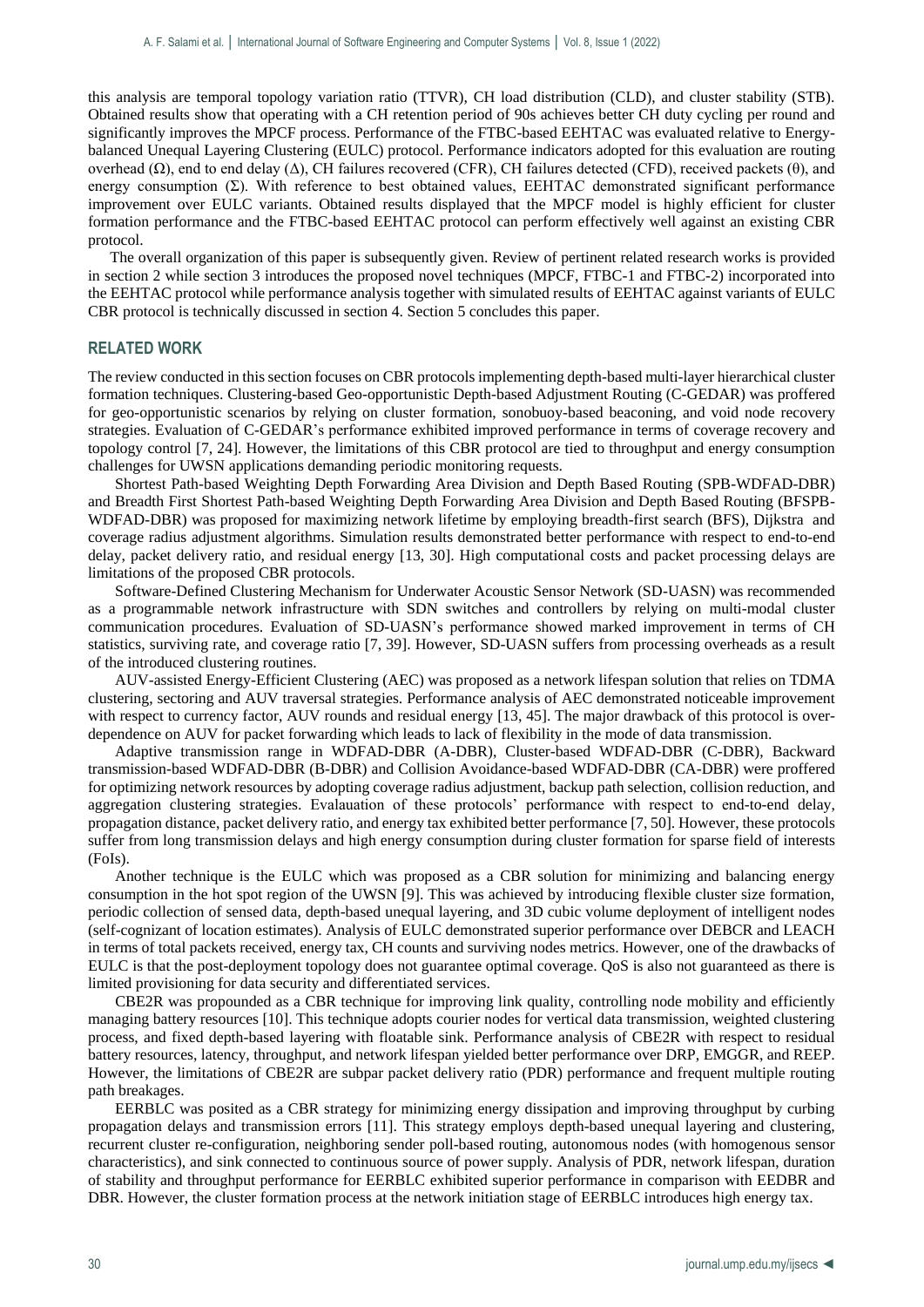ACUN was recommended as a CBR protocol for curtailing drainage of energy resources as a result of packet transmissions [12]. This protocol implements multi-level hierarchical clustering, hop adjustment routines, routing rules, and intelligent nodes (aware of link state and physicochemical properties of medium). Simulation results of ACUN demonstrated better energy resources utilization, network survivability and network lifespan performance when measured against DEBCR and AFP. However, ACUN suffers from high algorithmic execution costs, increased control packet overheads and critical scalability bottlenecks.

Readers are referred to [7, 13, 24, 30, 39, 41, 43, 45, 50] for a comprehensive review of IoUT/UWSN concepts and stateof-the-art CBR protocols.

## **PROPOSED EEHTAC PROTOCOL**

This section describes the system model, underlying assumptions, energy consumption model, MPCF model, and FTBC algorithms.

## **System model**

Figure 1 shows the depth-based multi-layer hierarchical cluster architecture of the proposed EEHTAC routing protocol which comprises of an AUV-based mobile edge entity, dynamic/smart subaquatic sensor nodes and a surface sink. The tapering layered structure introduced in this architecture is to ensure balanced load distribution in the data forwarding chain. The uppermost tier consists of fewer layers than the lower tiers. The uppermost tier is the critical hot spot region. In order to ensure effective load balancing, nodes in the lower tiers are more actively engaged with sensing. The uppermost tier is more actively engaged with forwarding of aggregated data packets to the sink.



#### **Figure 1.** SC-UWSN Model for EEHTAC.

## **Assumptions**

The key assumptions for the proposed EEHTAC protocol are:

- 1. Initial energy supply for nodes is constant and nodes are resource-constrained.
- 2. Smart underwater sensor nodes are mobile and affected by water current.
- 3. Sensed water quality properties (turbidity, pH) are varying.
- 4. CH performs AUV-to-cluster transmission updates and AUV-assisted TDMA schedule coordination.

The energy consumption model and design requirements adopted in this paper are as described in [9, 17, 18, 21, 22].

#### **Proposed MPCF model**

The MPCF model for the proposed EEHTAC routing protocol relies on aquatic property (AQP), network-level and node-specific parameters. The network-level parameters are:

- 1.  $N =$  total number of smart underwater nodes.
- 2.  $A = \text{area of SC-UWSN region}$ .
- 3.  $L_{tot}$  = total layers.

The AQP parameters are:

- 1.  $W_{\text{tbd}} = \text{turbidity}, 0 \leq W_{\text{tbd}} \leq 2000 \text{ NTU}, \text{admissible range: } W_{\text{tbd}} \leq 5 \text{ NTU} [14, 15, 28].$
- 2.  $W_{PH} = pH$ ,  $0 \leq W_{PH} \leq 14$ , admissible range:  $6.5 \leq W_{PH} \leq 9.5$  [14, 16, 28].
- The node-specific parameters are:

1.  $n =$  smart underwater node entity.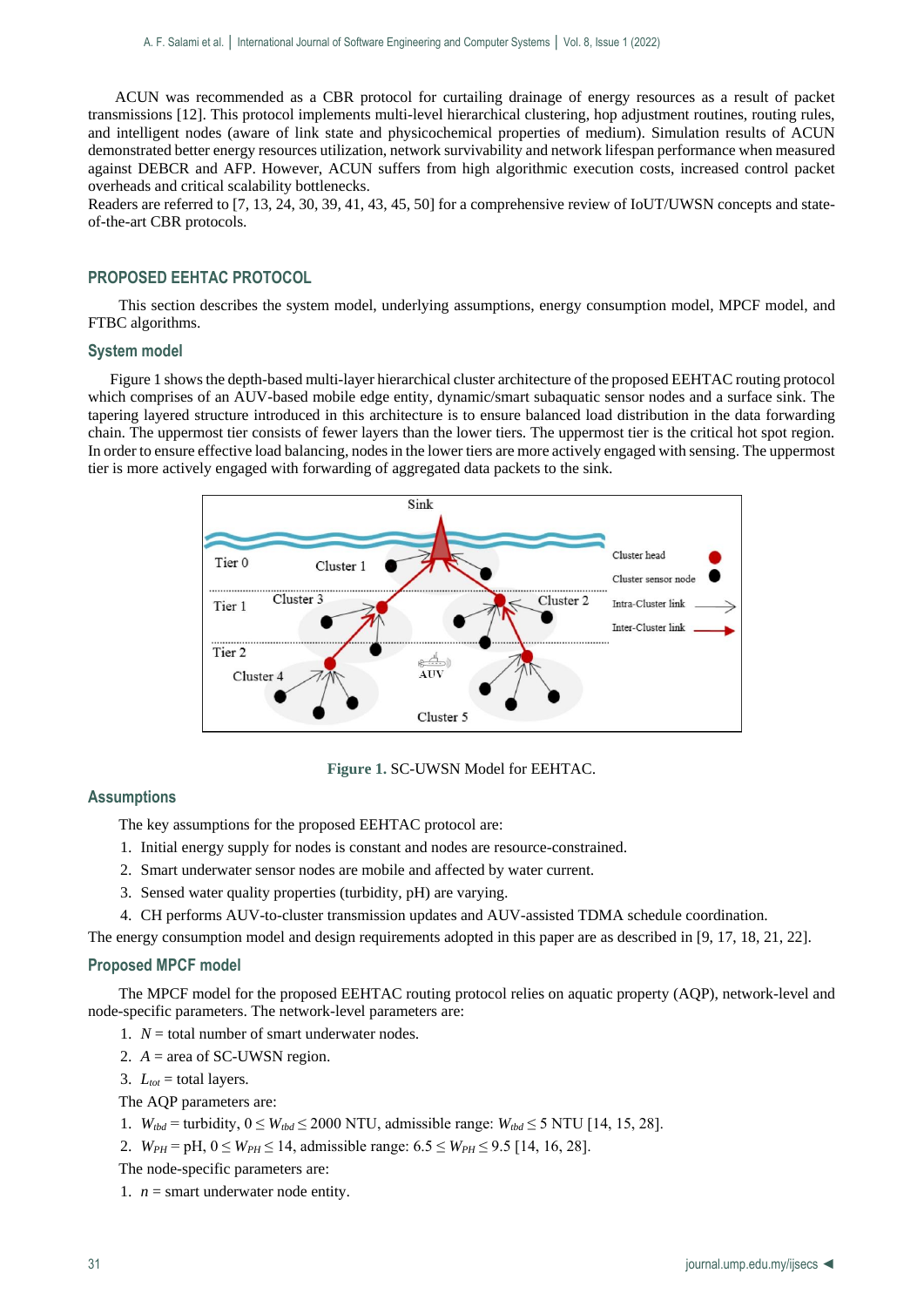- 2. *TAG* = priority tag of n,  $1 \leq TAG \leq N$ .
- 3.  $E_{init} = \text{initial energy of } n_{TAG}$ .
- 4.  $E_{rsd}$  = residual energy of  $n_{TAG}$ ,  $0 \le E_{rsd} \le E_{init}$ .
- 5. *CTR* = transmission range.
- 6.  $t =$  time period.
- 7.  $H_{nTAG}(t) = \text{depth of } n_{TAG} \text{ at } t.$
- 8.  $T_{TAG}(t) =$  nodes within  $n_{TAG}$ 's *CTR*,  $T_{TAG}(t) \leq N 1$ .
- 9.  $MS_{TAG}(t) =$  mobility of  $n_{TAG}$  at *t*.

## **Formulation of Electability Factor**

Let  $AVB_{TAG}(t)$  be the electability factor of  $n_{TAG}$  to be voted as CH at *t*. *A*, *B*, *C*, and *D* are normalized relative weights of  $W_{thd}$ ,  $W_{PH}$ ,  $E_{rsd}$ ,  $H_{nTAG}$  respectively for controlling the MPCF process performance. *C*, *D*,  $ADJ_{TAGkm}(t)$ , and  $TCL_{TAG}(t)$ are as derived in Equations (13), (14), (4), and (5) respectively in the Appendix. *AVBTAG* is derived as:

$$
AVB_{TAG}(t) = A \times P_1(t) + B \times P_2(t) + C \times P_3(t) + D \times P_4(t)
$$
\n
$$
\tag{1}
$$

$$
P_1(t) = e^{-MS}IAG(t)
$$
\n<sup>(2)</sup>

$$
P_2(t) = \frac{1}{N-1} \sum_{T}^{N} \sum_{G_K = 1, TAG_K + TAG_K}^{N} ADJ_{TAG_K, m}(t)
$$
\n(3)

$$
P_3(t) = 1 - TCL_{TAG}(t) \tag{4}
$$

$$
P_4(t) = \begin{cases} \frac{1 - 7AC}{N}, & \text{Priority} = Low Tag\\ \frac{7AC}{N}, & \text{Priority} = High Tag \end{cases} \tag{5}
$$

$$
4 = \frac{|W_{total}|_{norm}}{|W_{total}|_{norm} + |W_{PI}|_{norm} + |E_{rad}|_{norm}} \tag{6}
$$

$$
B = \frac{|W_{PH}|_{norm}}{|W_{total}|\text{norm} + |W_{PH}|_{norm} + |F_{rad}|_{norm} + |H_{n_{TAG}}|_{norm}}\tag{7}
$$

$$
4 + B + C + D = 1; \quad 0 \le A, B, C, D \le 1
$$
 (8)

## **Mechanism of the Proposed MPCF Model**

There are four possible scenarios if  $n_{TAG}$  is to be voted as CH at  $(t + \Delta t)$ . These scenarios are:

**Scenario 1:** *nTAG* assumes CH role if at *t*:

Condition 1: it was not voted earlier as CH  $(O_1(t))$ ; and

Condition 2: no neighboring CHs are linked to it  $(Q_2(t))$ ; and

Condition 3: its  $AVB_{TAG}$  is  $> AVB_{TAG}$  of all uncovered lower priority tagged neighbors ( $Q_3(t)$ ); and Condition 4: its  $AVB_{TAG}$  is  $\geq AVB_{TAG}$  of all uncovered higher priority tagged neighbors ( $Q_4(t)$ )

**Scenario 2:** *nTAG* keeps being a CH if at *t*:

Condition 1: it was earlier voted as CH  $(Q_5(t))$ ; and

Condition 2: its  $AVB_{TAG}$  is  $> AVB_{TAG}$  of all lower priority tagged neighboring CHs ( $O_6(t)$ ); and

Condition 3: its *AVB*<sub>*TAG*</sub> is  $\geq$  *AVB*<sub>*TAG*</sub> of all higher priority tagged neighboring CHs ( $Q_7(t)$ )

**Scenario 3:** *nTAG* replaces a neighboring CH if at *t*:

Condition 1: it was not voted earlier as CH  $(Q_8(t))$ ; and

Condition 2: it has neighboring CH that is  $\geq 1$  ( $Q_9(t)$ ); and

Condition 3: subtraction of its  $AVB_{TAG}$  from  $AVB_{TAG}$  of all lower priority tagged neighboring CHs is  $> AVB_{SET}(Q_{10}(t))$ ; and Condition 4: subtraction of its  $AVB_{TAG}$  from  $AVB_{TAG}$  of all higher priority tagged neighboring CHs is  $\geq AVB_{SET}$  $(O_{11}(t))$ 

**Scenario 4:**  $n_{TAG}$  takes up CM role in all other scenarios.

From Scenario 3, Conditions 3 and 4, *AVBSET* means the set electability threshold. This abovementioned MPCF process is formulated through the four scenarios as:

$$
CH_{TAG}(t + \Delta t) = Q_1(t)Q_2(t)Q_3(t)Q_4(t) + Q_5(t)Q_6(t)Q_7(t) + Q_8(t)Q_9(t)Q_{10}(t)Q_{11}(t)
$$
\n(9)

 $Q_1(t) = Q_8(t) = 1 - CH_{TAG_m}(t)$ (10)

 $Q_2(t) = 1 - U \big[ \sum_{TAG_k=1, TAG_k \pm TAG_m}^{N} \big( CH_{TAG_k}(t) \times ADJ_{TAG_k,m}(t) \big) \big]$ (11)

$$
Q_3(t) = \Pi_{TAG_2=1}^{TAG_m=1} U[AVB_{TAG_m}(t) - ADJ_{TAG_{k,m}}(t)AVB_{TAG_k}(t)(1 - COV_{TAG_k}(t))]
$$
\n(12)

$$
Q_4(t) = \prod_{TAG_k = TAG_m + 1}^{N} 1 - U[AD_{TAG_k,m}(t)AVB_{TAG_k}(t)(1 - COV_{TAG_k}(t)) - AVB_{TAG_m}(t)]
$$
\n(13)

$$
Q_{5}(t) = CH_{TAG_{m}}(t) \tag{14}
$$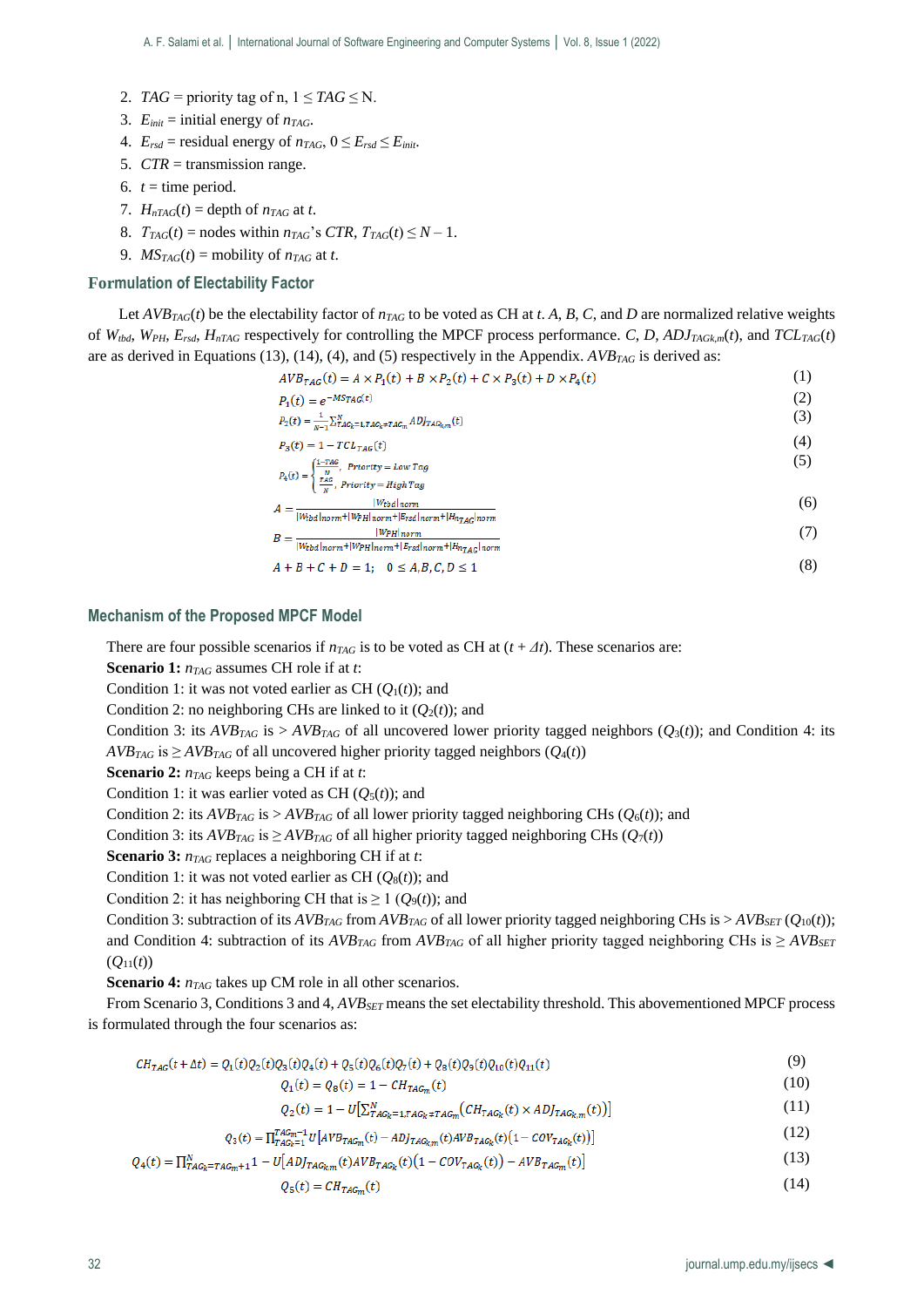$$
Q_6(t) = \prod_{TAG_k=1}^{TAG_m-1} U[AVB_{TAG_m}(t) - ADJ_{TAG_k,m}(t)AVB_{TAG_k}(t)CH_{TAG_k}(t)]
$$
\n(15)

$$
Q_7(t) = \prod_{T A G_k = T A G_m + 1}^{N} 1 - U[AD]_{T A G_k, m}(t) A V B_{T A G_k}(t) C H_{T A G_k}(t) - A V B_{T A G_m}(t)]
$$
\n(16)

$$
Q_9(t) = U\left[\sum_{TAG_k=1, TAG_k+TAG_m}^{N} CH_{TAG_k}(t) ADJ_{TAG_{k,m}}(t)\right]
$$
\n(17)

$$
Q_{10}(t) = \prod_{T A G_N = 1}^{T A G_m - 1} U[AV B_{T A G_m}(t) - A D J_{T A G_k}(t) (A V B_{T A G_k}(t) + A V B_{S E T}) C H_{T A G_k}(t)]
$$
\n(18)

$$
Q_{11}(t) = \Pi_{TAG_R = TAG_m+1}^N 1 - U[AD_{TAG_{k,m}}(t)(AVB_{TAG_k}(t) + AVB_{SET})CH_{TAG_k}(t) - AVB_{TAG_m}(t)]
$$
\n
$$
(19)
$$

$$
U[x] = \begin{cases} 1, & x > 0 \\ 0, & x \le 0 \end{cases}
$$
 (20)

Table 1 describes the algorithm for the MPCF model.

**Table 1.** Algorithm for the MPCF Model.

```
initialize AVBSET, N
   for each ordinary node nTAG
         compute Q_1, Q_2, Q_3, Q_4/*If Scenario 1 holds, Q_1, Q_2, Q_3, Q_4 fires with value \rightarrow 1 while
      others \rightarrow 0*/compute Q_5, Q_6, Q_7/*If Scenario 2 holds, Q_5, Q_6, Q_7 fires with value → 1 while others
      0*/Q_8\leftarrowQ_1 compute Q9, Q10, Q11
    /*If Scenario 3 holds, Q_8, Q_9, Q_{10}, Q_{11} fires with value \rightarrow 1 while
      others \rightarrow 0*/ end for
    /*The Scenarios 1, 2, 3 and 4 are independent and separated withOR (+) operation while the dependent conditions under each 
      scenario are related with AND (*) operation. The new CH 
      electability is thus computed.*/
         \text{new CH}_{\text{TAG}} = (Q_1 \star Q_2 \star Q_3 \star Q_4) + (Q_5 \star Q_6 \star Q_7) + (Q_8 \star Q_9 \star Q_{10} \star Q_{11}) /*In Scenario 4 where all Q-Parameters fails to fire, the node 
      assumes cluster member status*/
```
## **Cluster setup phase**

This phase begins with advertisement process for an allotted period *tADV*. Advertisement process commences with each node broadcasting HELLO packet. The HELLO packet contains the electability factor, residual energy, priority tag and layer number. Upon reception of HELLO packets, each node retains packets coming from neighbors on the same layer while discarding packets coming from nodes in other layers.

After *tADV* has elapsed, CH contention process is automatically activated. Therefore, the MPCF function is called for nodes whose initial *Δt* (retention period) have elapsed in order to compute their respective *AVBTAG* (electability factor). Primary and Subsidiary CHs are thereafter voted and chosen. Subsequently, POLLING packets are broadcasted by the newly-voted Primary CHs. POLLING packet includes *AVBTAG*, competition cluster radius, layer number, priority tag, and residual energy information.

Non-CH nodes respond to POLLING packets with JOIN packets to their respective nearest Primary CHs. JOIN packet contains residual energy of non-CH, priority tag of nearest Primary CH, and priority tag of non-CH. Primary CHs enlist their respective non-CH as CMs upon reception of JOIN packets. Afterwards, data transmission and AUV-assisted data collection is performed before this next round of network operation. The cluster setup algorithm for the proposed EEHTAC routing protocol is described in Table 2.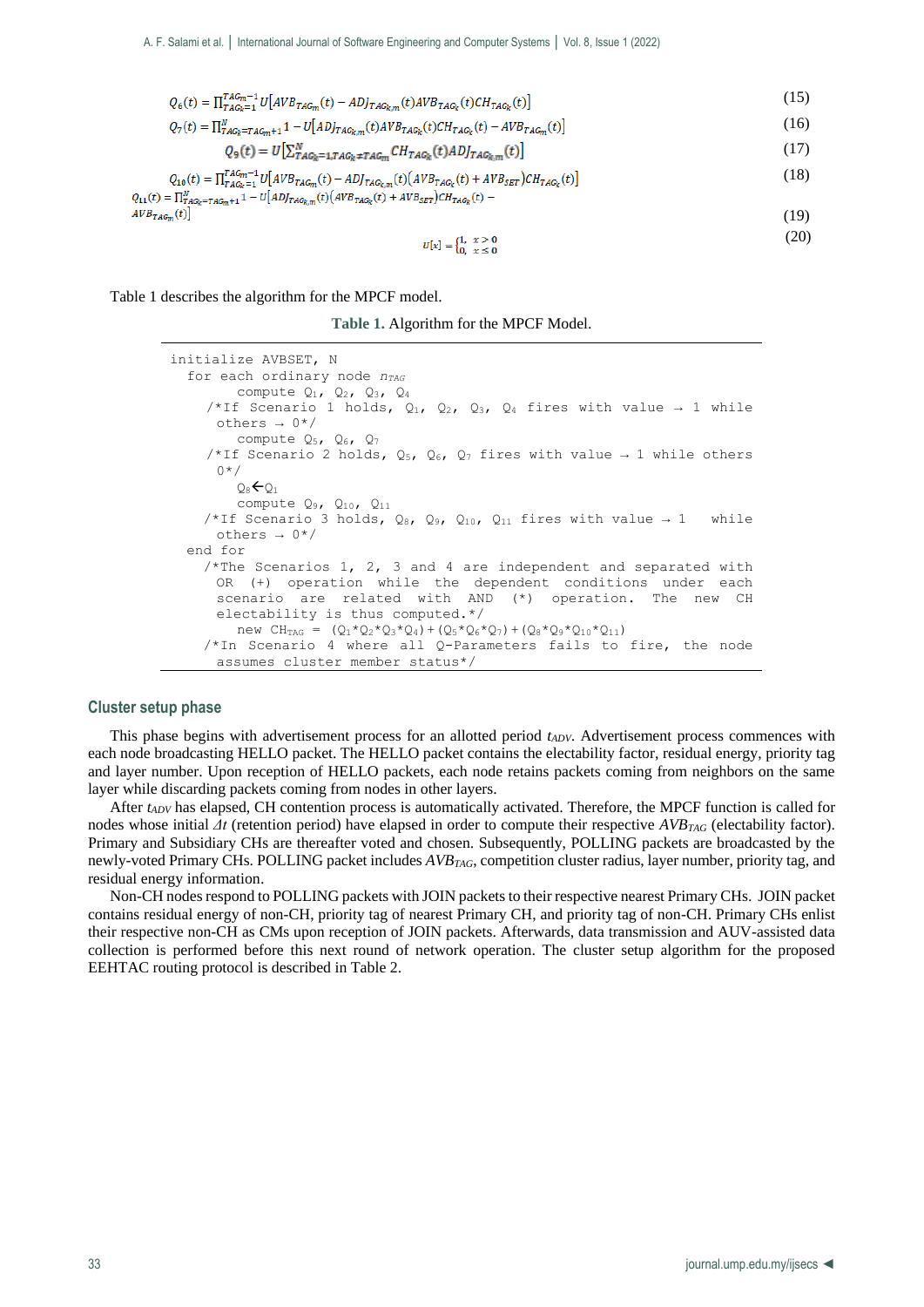**Table 2.** Cluster Setup Algorithm.

```
for each node nTAG
   compute layer number LnTAG
    n_{\text{TAG}} \leftarrow L_{\text{nTAG}}end for
for each node nTAG
     broadcast HELLO
end for
for each node nTAG received HELLO packet
     if node's LnTAG in received packet = nTAG's LnTAG
        keep INFO of neighbors
        else drop packet
     end if
end for
for each node nTAG
    if L_{nTAG} \neq 1 nTAG compute Δt
     end if
end for
for each node nTAG
            while Δt does not expire
              end while
     if did not receive POLLING packet
        call function MPCF
       elect (Primary CH) \leftarrow ACTIVE
       elect(Subsidiary CH) \leftarrow IDLE
        store electability factor AVBTAG
        compute competition cluster radius Radcmp
        broadcast POLLING packet within Radcmp
    else update(Primary CH) \leftarrow POLLING packet
    end if
end for
for each ordinary node received POLLING packet
     compute relative distance cost
     send JOIN packet
end for
for each CH
     register CM list
end for
```
However, this cluster setup phase is however often interrupted and disrupted by frequent CH failures. The yardstick for failure detection is if  $E_{rsd}$  of CH is  $\leq E_{surv}$ ; or if number of retransmitted JOIN packets  $\geq SRL$ .  $E_{surv}$  is the survivability threshold and *SRL* is the set retransmission limit. In order to ensure effective detection and recovery from CH failures, FTBC-1 and FTBC-2 algorithms are introduced in this paper.

### **FTBC-1 Algorithm**

FTBC-1 algorithm is triggered upon detection of non-reception of ACK response from Primary CH till the *time\_to\_join* expires which is a reliable indication of Primary CH failure. Subsequently, the Subsidiary CH is put to wake state for the purpose of each ordinary node without ACK response (provided the counts of retransmitted JOIN packet has exceeded the set retransmission limit). The status of the Subsidiary CH is also probed to check if the Subsidiary CH is still within transmission radius of upper layer Primary CH and its residual energy is greater than the survivabilty threshold. After successful checking, the status of the Subsidiary CH is updated as Primary CH and POLLING packets are broadcasted within the competition cluster radius of the new Primary CH. Upon reception of the POLLING packets, the ordinary nodes re-send JOIN packets to the new Primary CH to be registered as CM by the new Primary CH. Table 3 provides a procedural description of the FTBC-1 algorithm.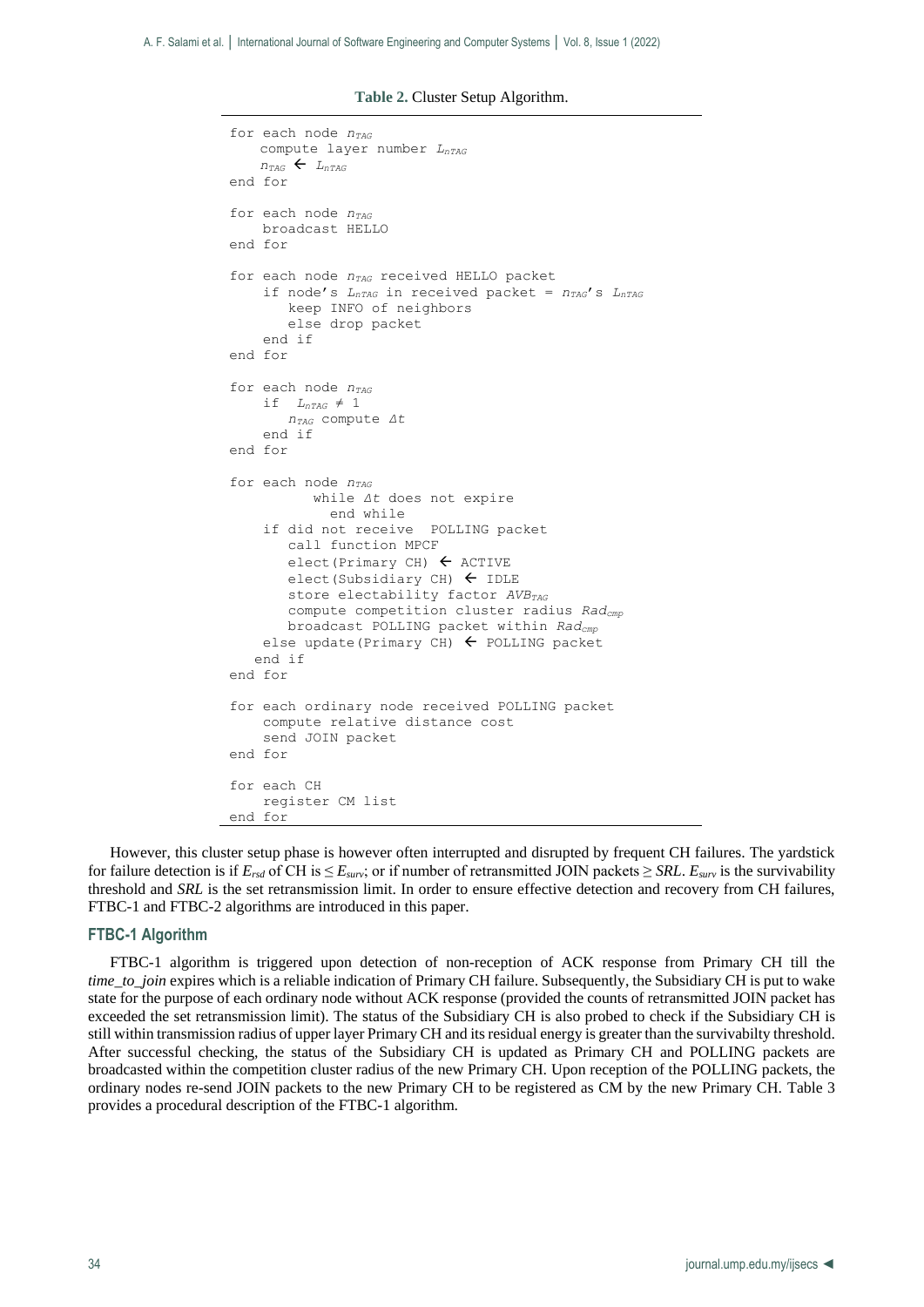**Table 3.** FTBC-1 Algorithm.

```
Step 1 - 36 of function cluster configuration
NO ACK response from Primary CH till time_to_join expires
   for each ordinary node with NO ACK reply
        if (counts of retransmitted JOIN packet > retransmission_limit) || (Ersd ≤ Esurv)
              wake Subsidiary CH
              probe Subsidiary CH
            if (Ersd of Subsidiary CH ≥ Esurv) && (Radcmp links Primary CH in LnTAG - 1)
               update status: Primary CH \leftarrow Subsidiary CH
                broadcast POLLING packet within Radcmp
            end if
             else call function FTBC_TWO
        end if
       re-send JOIN packet to new Primary CH
   end for
         for each new Primary CH
             register updated CM list
         end for
```
### **FTBC-2 Algorithm**

FTBC-2 algorithm is triggered when Subsidiary CHs falls out of transmission radius of upper layer Primary CHs. In this case, Bonding CH is voted and chosen by Subsidiary CH based on the MPCF process. The status of the Bonding CH is probed, its electability factor is stored and its competition cluster radius is computed to check if the Bonding CH is within transmission radius of upper layer Primary CH and its residual energy is greater than the survivabilty threshold. Subsequently, the Bonding CH is activated for the purpose of each ordinary node without ACK response from the Subsidiary CH (provided the counts of retransmitted JOIN packet has exceeded the set retransmission limit). After successful checking, the status of the Bonding CH is updated as Primary CH and POLLING packets are broadcasted within its competition cluster radius of the new Primary CH. Upon reception of the POLLING packets, the ordinary nodes re-send JOIN packets to the new Primary CH to be registered as CM by the new Primary CH. Table 4 gives the step-bystep description of FTBC-2 algorithm.

**Table 4.** FTBC-2 Algorithm.

```
Step 1 - 36 of function cluster configuration
Step 3 - 7 of function FTBC ONE
      if ~(Ersd of Subsidiary CH ≥ Esurv) || ~(Radcmp links Primary CH in LnTAG - 1)
            call function MPCF
            elect(Bonding CH) \leftarrow ACTIVE
             store electability factor AVBTAG
            compute competition cluster radius Radcmp
            Probe Bonding CH
   for each ordinary node with NO ACK reply from Subsidiary CH
      if (E_{rsd} of Bonding CH \geq E_{surv}) && (Rad<sub>cmp</sub> links Primary CH in L_{nTAG} - 1)
             update status: Primary CH \leftarrow Bonding CH
              broadcast POLLING packet within Radcmp
          else repeat Step 5 - 9 
       end if
        re-send JOIN packet to new Primary CH
   end for
    end if
         for each new Primary CH
             register updated CM list
         end for
```
#### **Application Area of Proposed EEHTAC Protocol**

The application area of relevance of the proposed EEHTAC protocol is in freshwater quality monitoring and surveillance (FWQMS). This proposed protocol is specifically designed for FWQMS applications for determining the existence of contaminants that are harmful to aquatic habitats.

#### **RESULTS AND DISCUSSIONS**

This section discusses results obtained from formulating the MPCF model and incorporating the FTBC-1 and FTBC-2 algorithms into the operation of the proposed EEHTAC routing protocol.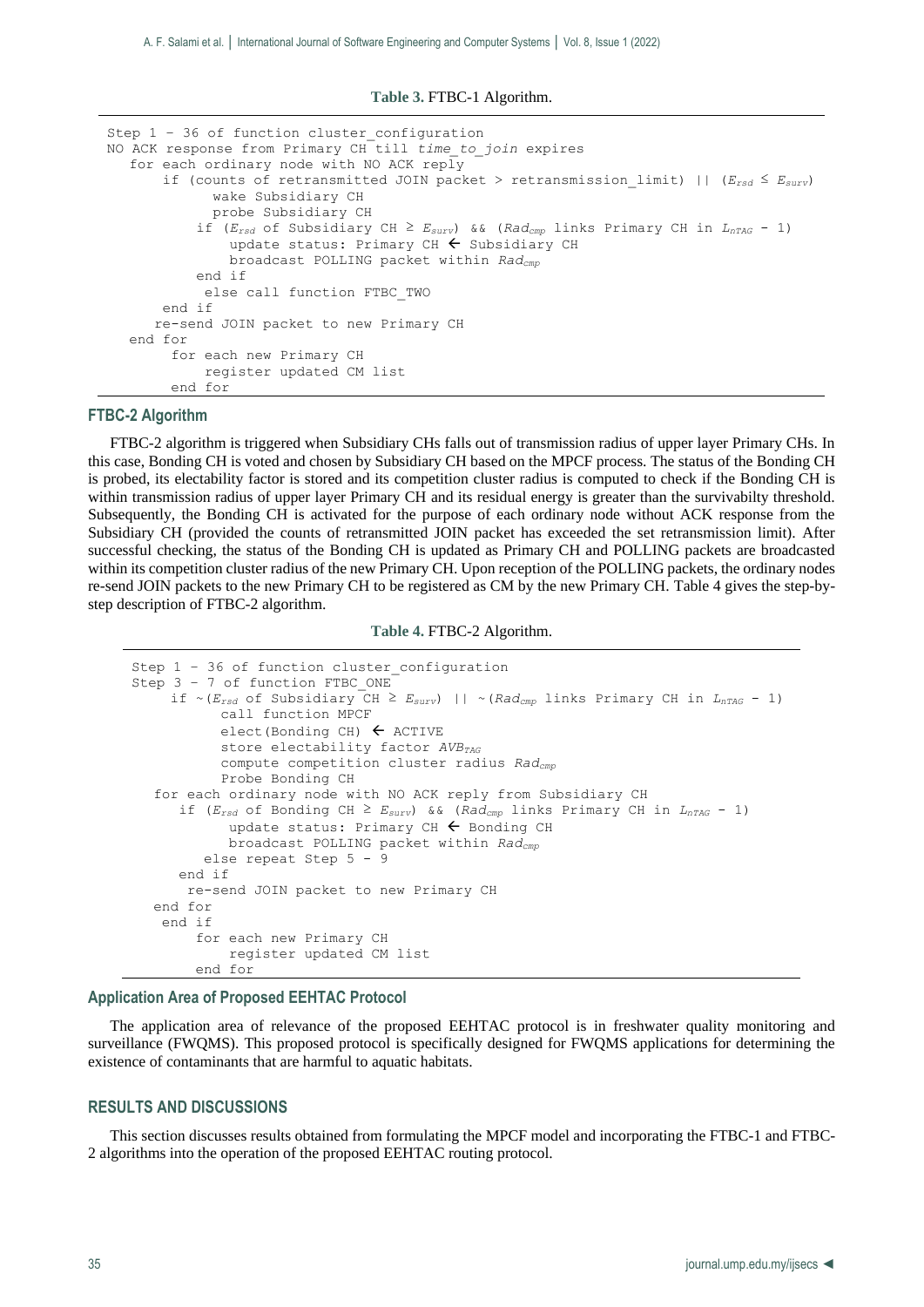## **Performance metrics**

The measures employed for performance analysis are cluster stability (STB), energy consumption  $(\Sigma)$ , received packets (θ), temporal topology variation ratio (TTVR), CH failures detected (CFD), CH load distribution (CLD), and CH failures recovered (CFR), routing overhead  $(\Omega)$ , and end-to-end delay  $(\Delta)$ .

#### **Metrics Definition**

- 1. Σ-metric measures the aggregate energy consumption for the smart underwater nodes after a stipulated network round (*R*).
- 2. θ-metric determines the total received packets at surface sink from the uppermost-tier nodes after *R* operations.
- 3. CFD-metric quantifies the ratio (in %) of detected CH failures at *R* operations.
- 4. CFR-metric estimates the ratio (in %) of recovered CH failures at *R* operations.
- 5. STB-metric determines the frequency of enlisting and delisting CHs for the smart underwater nodes after *R* operations.
- 6. CLD-metric measures the load sharing burden of CHs (AUV-to-cluster data forwarding chain inclusive) after *R* operations.
- 7. TTVR-metric is the ratio of mean node drifts to the modal value of node drifts over *R* operations.
- 8. Ω-metric is the ratio of packet processing time taken prior to the successful execution of routing commands to the network operation time after *R* operations.
- 9. Δ-metric measures the aggregate delay for node-to-sink data transmissions after *R* operations.

#### **Simulation parameters**

Simulations were conducted with OMNET++ 5.4.1 and MATLAB R2018a. The parameters utilized in this paper for the simulation experiment are 500 deployed nodes, 500m x 500m x 500m network size, sink location at surface center, average packet size of 500 bytes, data rate of 4 kbps, initial energy of 2J, idle energy of 0.1μJ, fusing energy of 5nJ/bit, AUV speed of 2.0 m/s, carrier frequency of 27 kHz, and critical transmission range of 60m.

#### **Analysis of MPCF performance**

High-fault network condition ( $\Delta t = 0.1$ s), normal network condition ( $\Delta t = 90$ s), and high routing overhead condition (*Δt* = 300s) are the three network scenarios used to analyze the performance of the MPCF model.

## *Effect of CH Retention Period (Δt) on Cluster Stability (STB)*

From Table 5, a higher *STB* value (*STB*  $\geq$  0.45) means the CH assignment is switched for the smart underwater nodes at a desirably low frequency. In the high-fault network condition, the network recorded cluster stability for 30% of operational period as it was only able to reach the *STB* threshold after 42 minutes out of 60 minutes of network functioning. In the normal network condition, the network displayed cluster stability for 60% of operational period as it was able to meet the threshold after 24 minutes of running the network. The high routing overhead condition exhibits similar trend but the high *STB* values under this condition are as a result of the long delay in re-enlisting and switching CHs due to congestion and latency issues. The results presented in Table 5 underscore the importance of adopting proper CH duty cycling on the quality of cluster stability performance.

|     |        | At     |        |
|-----|--------|--------|--------|
| R   | 0.1    | 90     | 300    |
| 0   | 0.0271 | 0.0772 | 0.0913 |
| 100 | 0.1035 | 0.1282 | 0.1466 |
| 200 | 0.1708 | 0.2019 | 0.2574 |
| 300 | 0.3062 | 0.4508 | 0.4893 |
| 400 | 0.3747 | 0.6201 | 0.6619 |
| 500 | 0.4219 | 0.7422 | 0.7936 |
| 600 | 0.4614 | 0.6175 | 0.6884 |
| 700 | 0.5005 | 0.5823 | 0.5986 |
| 800 | 0.4301 | 0.4418 | 0.4569 |

**Table 5.** Effect of CH Retention Period (Δt) on Cluster Stability (STB).

## *Effect of CH Retention Period (Δt) on CH Load Distribution (CLD)*

From Table 6, a higher *CLD* value (*CLD*  $\geq$  0.50) is desired as it indicates load sharing for CHs (AUV-to-cluster data forwarding chain inclusive) is higher over *R* operations. In the high-fault network condition, the network achieved CH load balancing for 10% of operational period as it was only able to briefly reach the *CLD* threshold from 36th minute till 42nd minute. In the normal network condition, the network maintained CH load balancing for 55.56% of operational period before maintaining a stable *CLD* state as it was able to operate within the threshold from *R* = 300 to *R* = 700. In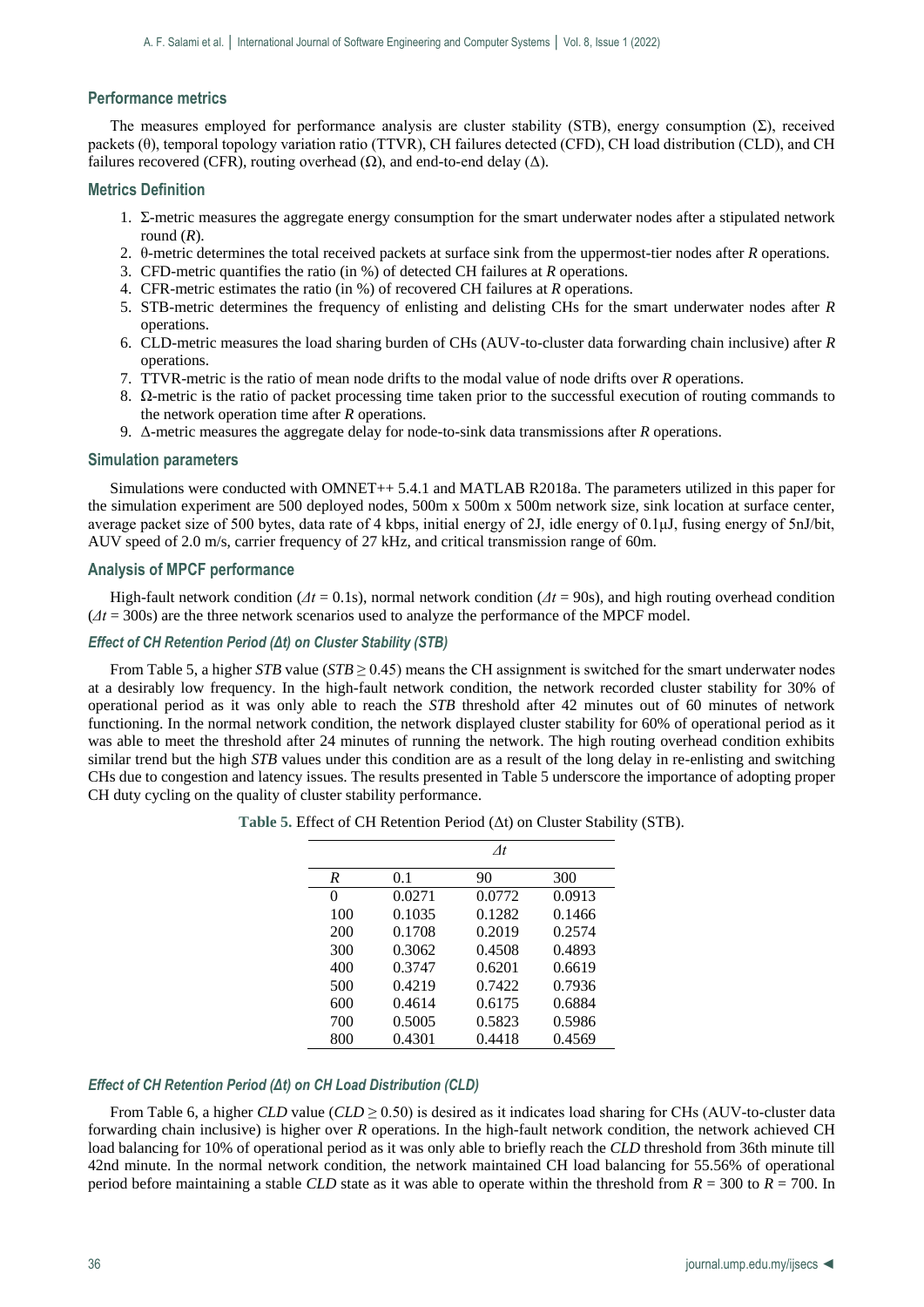the high routing overhead condition, the network was not able to reach the threshold. The results presented in Table 6 show the effectiveness of selecting proper CH duty cycling on the quality of CH load distribution performance.

|     |        | $\Lambda t$ |        |
|-----|--------|-------------|--------|
| R   | 0.1    | 90          | 300    |
| 0   | 0.0415 | 0.0837      | 0.0326 |
| 100 | 0.1408 | 0.2981      | 0.1054 |
| 200 | 0.1936 | 0.3729      | 0.1457 |
| 300 | 0.2523 | 0.5814      | 0.2031 |
| 400 | 0.3915 | 0.5627      | 0.2886 |
| 500 | 0.5143 | 0.6988      | 0.3706 |
| 600 | 0.3776 | 0.6152      | 0.2901 |
| 700 | 0.2403 | 0.5309      | 0.1805 |
| 800 | 0.1682 | 0.3489      | 0.1086 |

**Table 6.** Effect of CH Retention Period (Δt) on CH Load Distribution (CLD).

## *Effect of CH Retention Period (Δt) on Temporal Topology Variation Ratio (TTVR)*

From Table 7, a lower *TTVR* value ( $0.25 \leq TTVR \leq 0.40$ ) is desired as it is an indication of suitably smaller drifts out of the competition cluster radius during network operation after *R* rounds. In the high-fault network condition, the network displayed topology stability for 22.22% of operation period as it was able to function limitedly in the *TTVR* threshold from 12th minute till 18th minute. In the normal network condition, the network recorded topology stability for 66.67% of operation period before reaching a stable  $TTVR$  state as it was able to function longer within the threshold from  $R =$  $300$  to R = 800. In the high routing overhead condition, the network was not able to reach the threshold. The results presented in Table 7 demonstrate the importance of employing proper duty cycling on the quality of topology stability performance.

**Table 7.** Effect of CH Retention Period (Δt) on Temporal Topology Variation Ratio (TTVR).

|     |        | $\Lambda t$ |        |
|-----|--------|-------------|--------|
| R   | 0.1    | 90          | 300    |
| 0   | 0.1583 | 0.0642      | 0.0107 |
| 100 | 0.2531 | 0.1689      | 0.0866 |
| 200 | 0.3879 | 0.2176      | 0.1074 |
| 300 | 0.5066 | 0.2834      | 0.1491 |
| 400 | 0.6747 | 0.3262      | 0.2109 |
| 500 | 0.7839 | 0.3952      | 0.1683 |
| 600 | 0.6433 | 0.3417      | 0.1104 |
| 700 | 0.5428 | 0.2986      | 0.0968 |
| 800 | 0.4521 | 0.2503      | 0.0319 |

The summary of MPCF performance evaluation results is given in Table 8.

**Table 8.** MPCF Performance Evaluation Summary.

| Metric      | Desired          | 0.1    | 90     | 300   |
|-------------|------------------|--------|--------|-------|
|             | <b>Threshold</b> |        |        |       |
| <b>STB</b>  | > 0.45           | 30%    | 60%    | 60%   |
| CL D        | > 0.50           | 10%    | 55.56% | $0\%$ |
| <b>TTVR</b> | $0.25 - 0.40$    | 22.22% | 66.67% | $0\%$ |

## **Comparative performance evaluation of EEHTAC (based on FTBC-1 & FTBC-2)**

The EULC technique was selected as baseline protocol in this paper. Four EULC variants were used with respect to the weights for cluster configuration as described in [9] as shown in Table 9.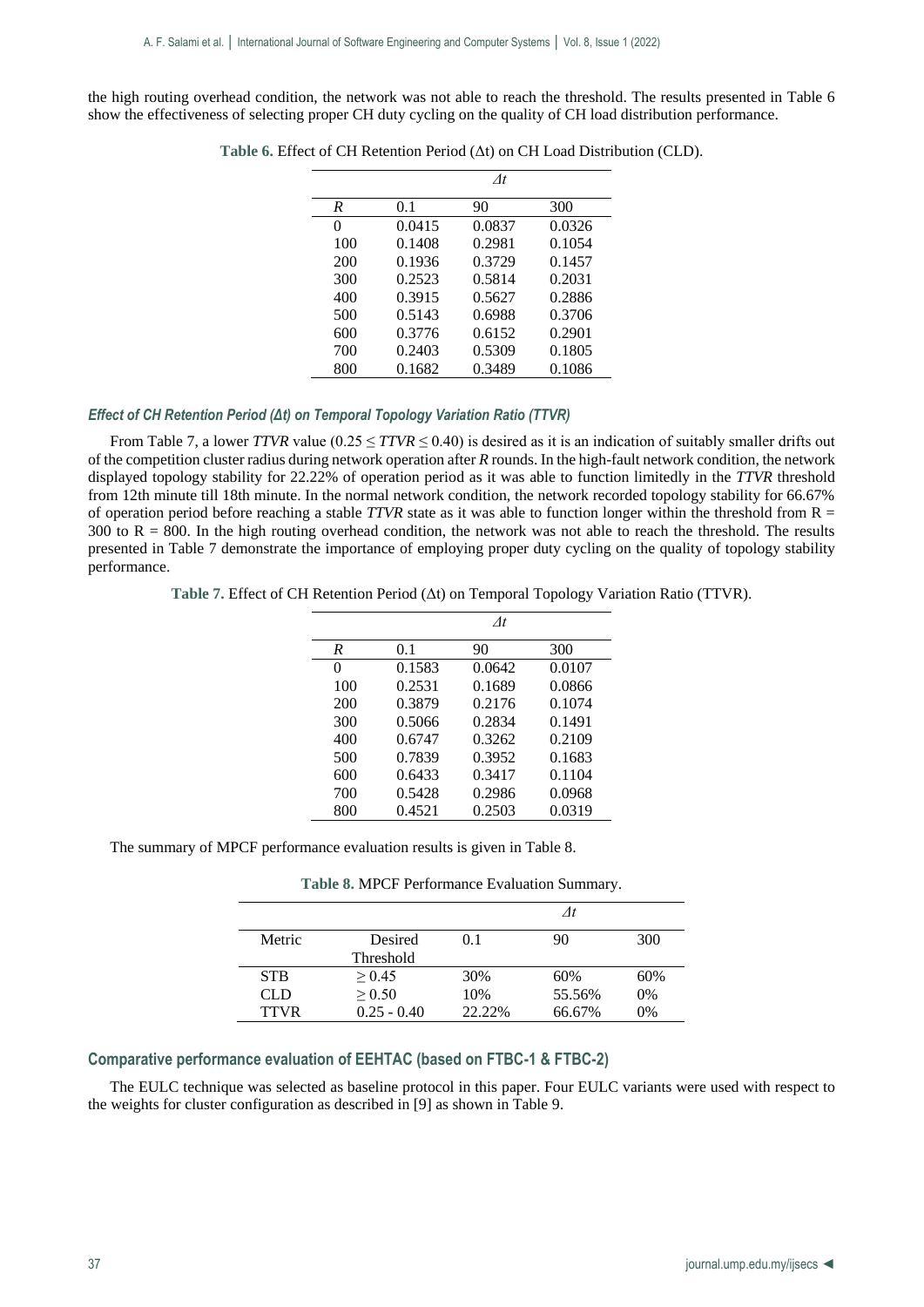|         | Weights |     |     |
|---------|---------|-----|-----|
| Variant | α       |     |     |
| EULC-1  | 0.2     | 0.3 | 0.5 |
| EULC-2  | 0.1     | 0.5 | 0.4 |
| EULC-3  | 0.4     | 0.3 | 0.3 |
| EULC-4  | 0.4     | 04  | 0.2 |

**Table 9.** EULC Variants.

### *Evaluation of Energy Consumption (Σ) Performance*

Figure 2 provides the comparative plot of *Σ* for EEHTAC against EULC variants. It was observed that EEHTAC has lesser energy tax by yielding an improvement of 25.84%, 45.60%, 54.35%, and 13.98% over EULC-1, EULC-2, EULC-3, and EULC-4, respectively. MPCF cluster maintenance benefits together with FTBC-1 and FTBC-2's resource-aware adaptive clustering benefits justify the reduction in EEHTAC's energy tax. Another justification for the improved energy consumption performance of EEHTAC is the stable and flexible topology control for cluster-based communications which significantly reduces execution time for the deployment scenario adopted in this UWSN application.



**Figure 2.** Comparative Plot of Energy Consumption (*Σ*).

#### *Evaluation of Received Packets (θ) Performance*

Figure 3 provides the comparative plot of *θ* for EEHTAC against EULC variants. It was observed that EEHTAC displayed more packet reception by yielding an improvement of 67.34%, 16.13%, 86.65%, and 51.27% over EULC-1, EULC-2, EULC-3, and EULC-4, respectively. Adoption of AUV-assisted data collection, cluster stabilizing routines and adaptive ternary CH (Bonding, Subsidiary and Primary CHs) backup process justifies the high packet reception at sink for the EEHTAC protocol. Additionally, the robust and fault-tolerant cluster management process improves network throughput and packet delivery which is another justification for the enhanced received packets performance.



**Figure 3.** Comparative Plot of Received Packets (*θ*).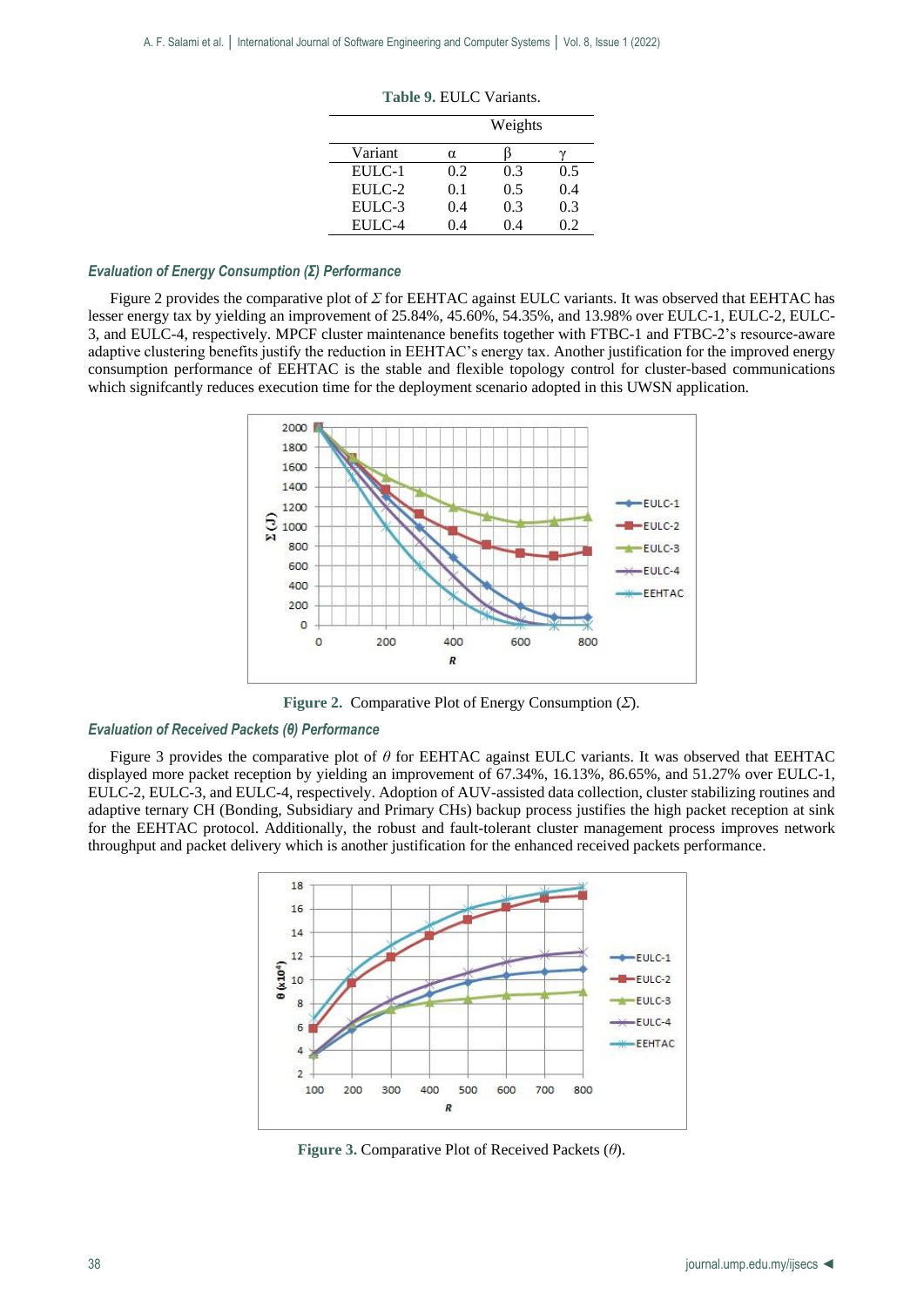## *Evaluation of CH Failures Detected (CFD) Performance*

Figure 4 provides the comparative plot of *CFD* for EEHTAC against EULC variants. It was observed that EEHTAC recorded lesser cases of CH failures by exhibiting an improvement of 28.02%, 24.73%, 17.40%, and 10.09% over EULC-1, EULC-2, EULC-3, and EULC-4, respectively. Justifications for this improvement are the CH backup and recovery mechanisms of FTBC-1 and FTBC-2. Further justifications for the improved CFD performance is the adaptive and flexible CH allocation and backup process which makes it possible to achieve seamless CH-based data transmissions which significantly reduces cases of detected CH failures for the deployment scenario adopted in this UWSN application.



**Figure 4.** Comparative Plot of CH Failures Detected (*CFD*).

### *Evaluation of CH Failures Recovered (CFR) Performance*

Figure 5 provides the comparative plot of *CFR* for EEHTAC against EULC variants. It was observed that EEHTAC recorded more cases of recovery from CH failures by yielding an improvement of 81.33%, 79.12%, 71.08%, and 66.57% over EULC-1, EULC-2, EULC-3, and EULC-4, respectively. Justifications for this improvement are the algorithmic enhancements of FTBC-1 and FTBC-2. Further justifications for the improved CFR performance is the fault-tolerant CH status monitoring and recovery process which makes it quicker to attain CH-based data transmissions with minimal failures leading to signifcant reduction in cases of recovered CH failures for the deployment scenario adopted in this UWSN application.



**Figure 5.** Comparative Plot of CH Failures Recovered (*CFR*).

### *Evaluation of End-To-End Delay (Δ) Performance*

Figure 6 provides the comparative plot of *Δ* for EEHTAC against EULC variants. It was observed that EEHTAC recorded marked improvements in the end-to-end delay results by yielding an improvement of 16.94%, 11.06%, 29.94%, and 8.60% over EULC-1, EULC-2, EULC-3, and EULC-4, respectively. Justifications for this improvement are the algorithmic enhancements of FTBC-1 and FTBC-2. Additional justifications for the improved end-to-end delay performance is the flexible and adaptive maintenance of CM-to-CH, CH-to-CH and CH-to-Sink data forwarding chains which makes it easier to repair and preserve end-to-end communication links within the UWSN.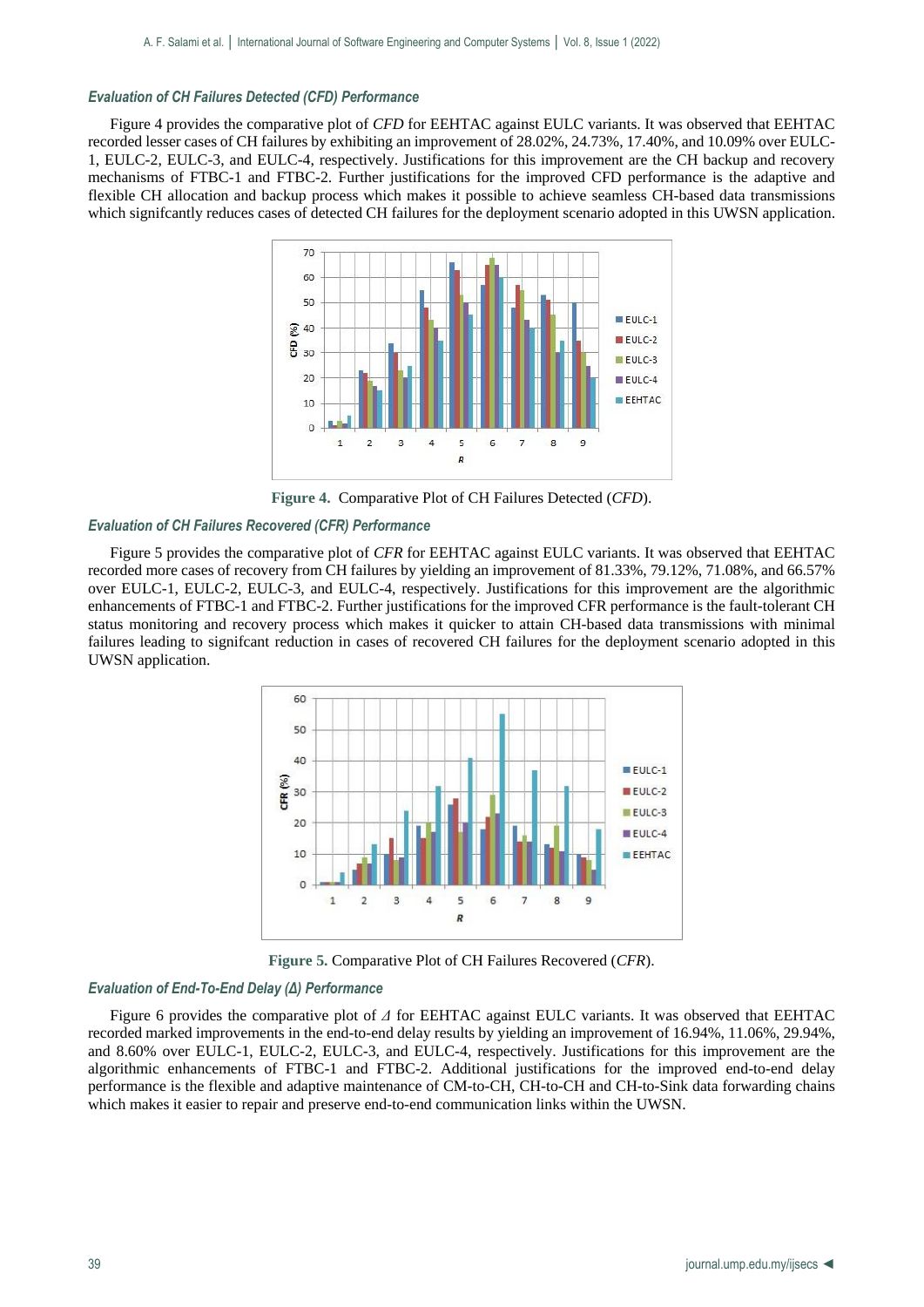

**Figure 6.** Comparative Plot of End-To-End Delay (*Δ*).

## *Evaluation of Routing Overhead (Ω) Performance*

Figure 7 provides the comparative plot of *Ω* for EEHTAC against EULC variants. It was observed that EEHTAC recorded less cases of routing overhead by yielding an improvement of 51.71%, 41.77%, 18.85%, and 58.40% over EULC-1, EULC-2, EULC-3, and EULC-4, respectively. Justifications for this improvement are the algorithmic enhancements of FTBC-1 and FTBC-2. Further justifications for the improved routing overhead performance is the adaptive and flexible CH allocation and backup process which makes it possible to achieve seamless CH-based data transmissions with signifcantly reduced cases of routing overhead.



**Figure 7.** Comparative Plot of Routing Overhead (*Ω*).

| Table 10 summarizes the comparative performance evaluation of EEHTAC against EULC variants. |
|---------------------------------------------------------------------------------------------|
|---------------------------------------------------------------------------------------------|

| Metric     | EULC-1 | EULC-2 | EULC-3 | EULC-4 |
|------------|--------|--------|--------|--------|
| Σ          | 25.84% | 45.60% | 54.35% | 13.98% |
| $\theta$   | 67.34% | 16.13% | 86.65% | 51.27% |
| <b>CFD</b> | 28.02% | 24.73% | 17.40% | 10.09% |
| <b>CFR</b> | 81.33% | 79.12% | 71.08% | 66.57% |
|            | 16.94% | 11.06% | 29.94% | 8.60%  |
| Ω          | 51.71% | 41.77% | 18.85% | 58.40% |

**Table 10.** Summary of EEHTAC Performance Improvements over EULC Variants.

### **CONCLUSION**

This paper tackles the issues of poor cluster formation performance and frequent cluster head failures for SC-UWSN by developing an energy-efficient hierarchical topology-aware clustering routing (EEHTAC) protocol. In this paper, faulttolerant backup clustering (FTBC) algorithms and multi-parameter cluster formation (MPCF) model were developed for the EEHTAC operation. The MPCF model tackles the issue of poor cluster formation performance by integrating multiple parameters to achieve effective clustering process. The FTBC algorithms (FTBC-1 and FTBC-2) tackle the issue of frequent CH failures to avoid interruption in data transmission. FTBC-1 is activated when primary CH failure is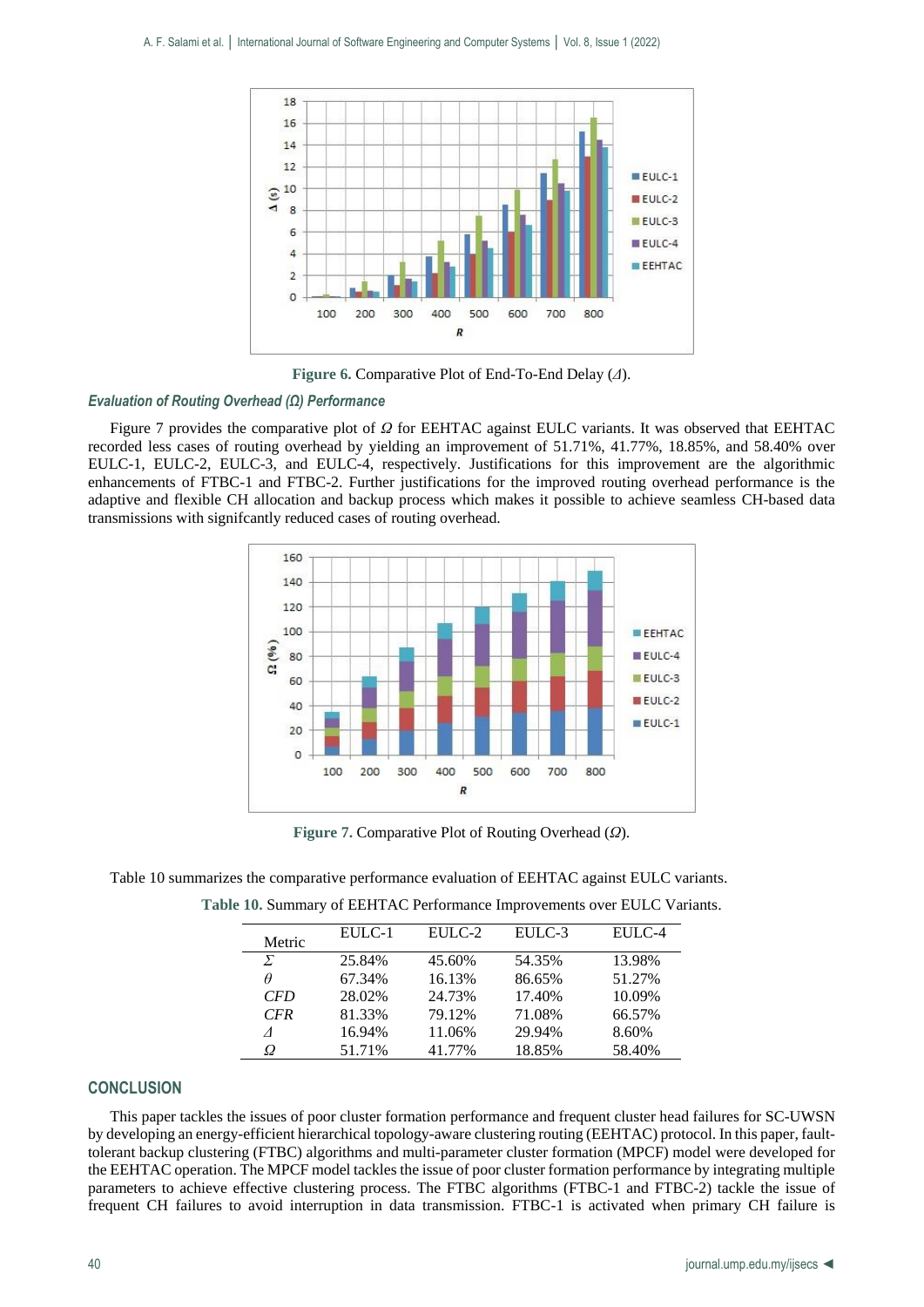discovered and the subsidiary CH is inside coverage of upper layer primary CH, whereas FTBC-2 is triggered when the subsidiary CH is outside coverage, and a bonding CH is elected. Simulations were conducted with OMNET++ 5.4.1 and MATLAB R2018a. Performance of the MPCF model was evaluated using normal, high-fault, and high routing overhead network scenarios. Performance metrics employed for this analysis are temporal topology variation ratio (TTVR), CH load distribution (CLD), and cluster stability (STB). Obtained results show that operating with a CH retention period of 90s achieves better CH duty cycling per round and significantly improves the MPCF process. Performance of the FTBCbased EEHTAC was evaluated relative to Energy-balanced Unequal Layering Clustering (EULC) protocol. Performance indicators adopted for this evaluation are routing overhead  $(Ω)$ , end to end delay  $(Δ)$ , CH failures recovered (CFR), CH failures detected (CFD), received packets (θ), and energy consumption (Σ). With reference to best obtained values, EEHTAC demonstrated significant performance improvement over EULC variants. Obtained results displayed that the MPCF model is highly efficient for cluster formation performance and the FTBC-based EEHTAC protocol can perform effectively well against an existing CBR protocol. Future work will develop a dynamic link repair scheme for efficient detection and recovery from cluster coverage issues and an energy-efficient cluster management technique for reducing cluster management overhead.

## **ACKNOWLEDGMENTS**

The authors would like to thank Ahmadu Bello University, Zaria for their support and affording the resources to complete this research work. The authors would also like to thank the journal's editorial team of reviewers for their constructive comments which has helped to improve the technical quality of this research work.

## **REFERENCES**

- [1] I. F. Akyildiz, D. Pompili, and T. Melodia, "Underwater acoustic sensor networks: research challenges." *Ad hoc networks* 3, no. 3, pp. 257-279, 2005. DOI: 10.1016/j.adhoc.2005.01.004
- [2] K. M. Awan, P. A. Shah, K. Iqbal, S. Gillani, W. Ahmad, and Y. Nam, "Underwater wireless sensor networks: A review of recent issues and challenges." *Wireless Communications and Mobile Computing* 2019 (2019). DOI:10.1155/2019/6470359
- [3] N. Saeed, M. S. Alouini, and T. Y. Al-Naffouri, "To boldly go where no sensor has gone before: The movement to place IoT in radical new spaces." arXiv preprint arXiv:1903.11996, 2019.
- [4] J. Heidemann, M. Stojanovic, and M. Zorzi, "Underwater sensor networks: applications, advances and challenges." *Philosophical Transactions of the Royal Society A: Mathematical, Physical and Engineering Sciences* 370, no. 1958 pp. 158- 175, 2012. DOI: 10.1098/rsta.2011.0214
- [5] E. C. Liou, C. C. Kao, C. H. Chang, Y. S. Lin, and C. J. Huang, "Internet of underwater things: Challenges and routing protocols." In *2018 IEEE International Conference on Applied System Invention (ICASI)*, pp. 1171-1174, 2018. DOI:10.1109/ICASI.2018.8394494
- [6] C. C. Kao, Y. S. Lin, G. D. Wu, and C. J. Huang, "A comprehensive study on the internet of underwater things: applications, challenges, and channel models." *Sensors* 17, no. 7, 1477, 2017. DOI: https://doi.org/10.3390/s17071477
- [7] A. F. Salami, E. A. Adedokun, F. Al-Turjman, H. Bello-Salau, B. O. Sadiq, and E. M. Dogo, "Explorative analysis of AUVaided cluster-based routing protocols for Internet of intelligent underwater sensors." In *Drones in Smart-Cities*, pp. 143-187, 2020. Elsevier. DOI: http://dx.doi.org/10.1016/B978-0-12-819972-5.00009-4
- [8] M. C. Domingo and R. Prior, "Energy analysis of routing protocols for underwater wireless sensor networks." *Computer communications* 31, no. 6, pp. 1227-1238, 2008. DOI: https://doi.org/10.1016/j.comcom.2007.11.005
- [9] R. Hou, L. He, S. Hu, and J. Luo, "Energy-balanced unequal layering clustering in underwater acoustic sensor networks." *IEEE Access* 6, pp. 39685-39691, 2018. DOI: https://doi.org/10.1109/ACCESS.2018.2854276
- [10] M. Ahmed, M. Salleh, and M. I. Channa, "CBE2R: clustered-based energy efficient routing protocol for underwater wireless sensor network." *International Journal of Electronics* 105, no. 11, pp. 1916-1930, 2018. DOI: https://doi.org/10.1080/00207217.2018.1494323
- [11] F. Zhu and J. Wei, "An energy efficient routing protocol based on layers and unequal clusters in underwater wireless sensor networks." *Journal of Sensors,* 2018. DOI: https://doi.org/10.1155/2018/5835730
- [12] Z. Wan, S. Liu, W. Ni, and Z. Xu, "An energy-efficient multi-level adaptive clustering routing algorithm for underwater wireless sensor networks." *Cluster Computing* 22, no. 6, pp. 14651-14660, 2019. DOI: https://doi.org/10.1007/s10586-018- 2376-8
- [13] A. F. Salami, E. M. Dogo, T. Makaba, E. A. Adedokun, M. B. Muazu, B. O. Sadiq, and A. T. Salawudeen, "A Decade Bibliometric Analysis of Underwater Sensor Network Research on the Internet of Underwater Things: An African Perspective." In *Trends in Cloud-based IoT*, pp. 147-182, 2020. Springer, Cham. DOI: https://doi.org/10.1007/978-3-030- 40037-8\_9
- [14] WHO, "Guidelines for drinking-water quality: first addendum to the fourth edition." 2017. Retrieved March 18, 2020 from https://www.who.int/water\_sanitation\_health/publications/drinking-water-quality-guidelines-4-including-1st-addendum/en/
- [15] WHO, "Turbidity measurement". Fact sheets on environmental sanitation. Water sanitation hygiene. 2020. Retrieved March 18, 2020 from https://www.who.int/water\_sanitation\_health/sanitation-waste/fs2\_33.pdf?ua=1
- [16] WHO, "pH in Drinking-water". Background document for development of WHO Guidelines for Drinking-water Quality. WHO/SDE/WHO/03.04/12, 2003. Retrieved March 18, 2020 from https://www.who.int/water\_sanitation\_health/dwq/chemicals/ph.pdf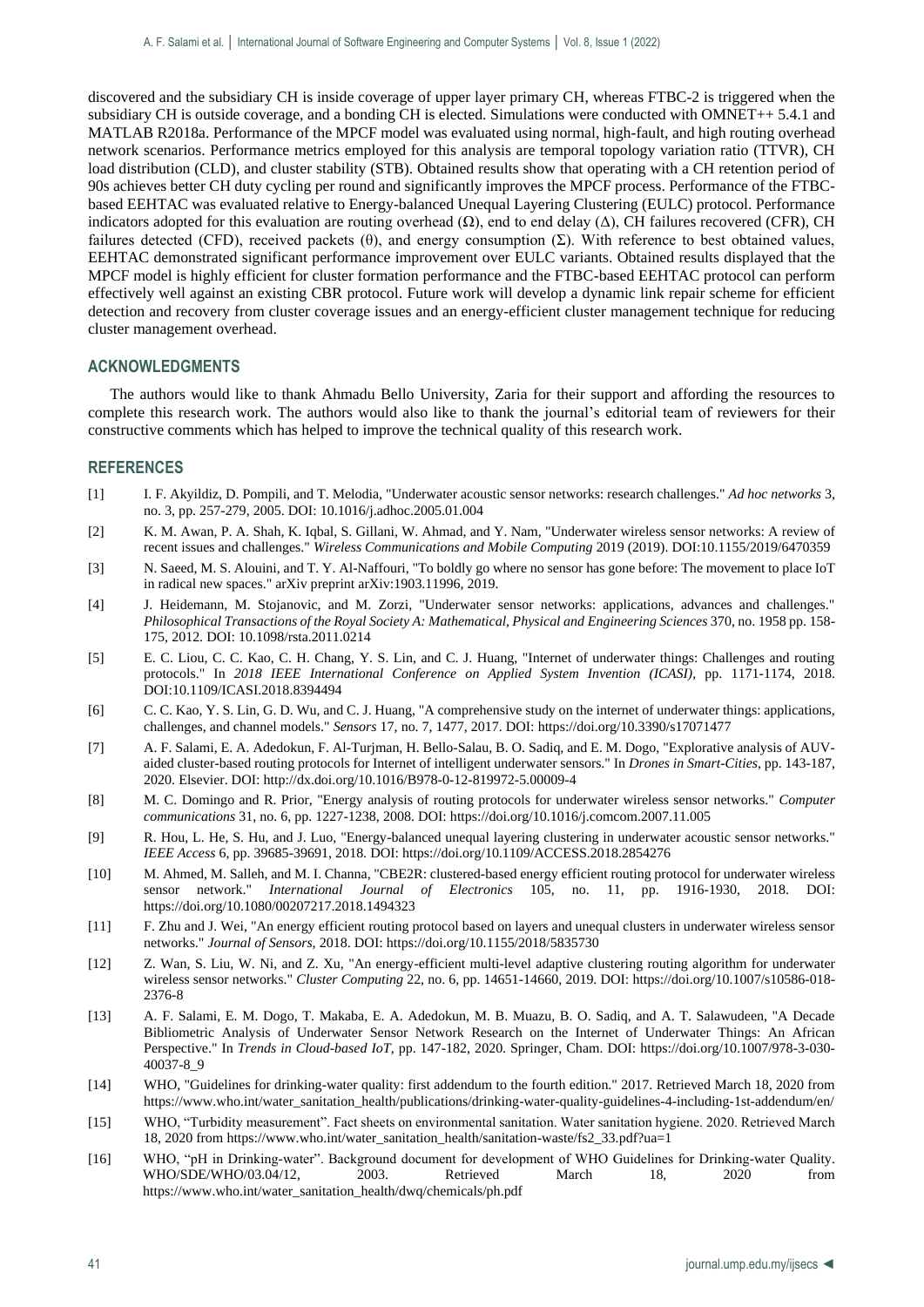- [17] D. E. Lucani, M. Médard, and Milica Stojanovic, "Underwater acoustic networks: Channel models and network coding based lower bound to transmission power for multicast." IEEE Journal on Selected Areas in Communications 26, no. 9 (2008): 1708-1719. DOI: https://doi.org/10.1109/JSAC.2008.081210
- [18] E. M. Sozer, M. Stojanovic, and John G. Proakis, "Underwater acoustic networks." IEEE journal of oceanic engineering 25, no. 1 (2000): 72-83. DOI: https://doi.org/10.1109/48.820738
- [19] F. Al-Turjman, and S. Alturjman, "Confidential smart-sensing framework in the IoT era." The Journal of Supercomputing 74, no. 10 (2018): 5187-5198. doi: 10.1007/s11227-018-2524-1
- [20] Fadi M Al-Turjman, "Information-centric sensor networks for cognitive IoT: an overview." Annals of Telecommunications 72, no. 1-2 (2017): 3-18. doi: 10.1007/s12243-016-0533-8
- [21] F. Garcin, M. H. Manshaei, and J. P. Hubaux, "Cooperation in underwater sensor networks." In 2009 International Conference on Game Theory for Networks, pp. 540-548. IEEE, 2009. DOI: https://doi.org/10.1109/GAMENETS.2009.5137443
- [22] LinkQuest. 2008. SoundLink Underwater Acoustic Modems. Retrieved June 13, 2020 from http://www.linkquest.com/html/intro1.htm
- [23] Y. Li, S. Takahashi, and S. Serikawa, "Cognitive ocean of things: a comprehensive review and future trends." Wireless Networks (2019): 1-10. DOI: https://doi.org/10.1007/s11276-019-01953-4
- [24] M. Ayaz, I. Baig, A. Abdullah, and I. Faye, "A survey on routing techniques in underwater wireless sensor networks", Journal of Network and Computer Applications, 34(6), 1908-1927, 2011. doi: 10.1016/j.jnca.2011.06.009
- [25] H. Bello-Salau, A. J. Onumanyi, A. F. Salami, S. Muslim, W. M. Audu, and U. Abdullahi, "Improved clustering routing protocol for low-energy adaptive cluster-based routing in wireless sensor network", ATBU Journal of Science, Technology and Education, 6(3), 113-125, 2018.
- [26] J. Lloret, "Underwater sensor nodes and networks", Sensors (Basel, Switzerland), 13(9), 11782-11796, 2013. doi: 10.3390/s130911782
- [27] H. Bello-Salau, A. F. Salami, F. Anwar, and M. R. Islam, "Analysis of radio model performance for clustering sensor networks", Sensors & Transducers, 128(5), 27-38, 2011.
- [28] M. Shakir, M. A. Khan, S. A. Malik, and Izhar-ul-Haq, "Design of underwater sensor networks for water quality monitoring", World Applied Sciences Journal, 17(11), 1441-1444, 2012.
- [29] H. Bello-Salau, A. F. Salami, F. Anwar, and A. M. Aibinu, "Evaluation of Radio Propagation Techniques for Hierarchical Sensor Networks", 4th IEEE International Con-ference on Mechatronics (ICOM), Kuala Lumpur, Malaysia, pp. 001-005, 2011.
- [30] D. Pompili, T. Melodia, and I. F. Akyildiz, "Distributed routing algorithms for underwater acoustic sensor networks", IEEE Transactions on Wireless Communications, 9(9), 2934-2944, 2010. doi: 10.1109/TWC.2010.070910.100145
- [31] E. Cayirci, H. Tezcan, Y. Dogan, and V. Coskun, "Wireless sensor networks for underwater survelliance systems", Ad Hoc Networks, 4(4), 431-446, 2006. doi: 10.1016/j.adhoc.2004.10.008
- [32] E. Colmenar, F. Al-Turjman, and M. Biglarbegian, "Data delivery and gathering in IoT applications: An overview", 39th Annual IEEE Conference on Local Computer Networks Workshops, Edmonton, AB, pp. 790-795, 2014.
- [33] J. -H. Cui, J. Kong, M. Gerla, and S. Zhou, "The challenges of building scalable mobile underwater wireless sensor networks for aquatic applications", IEEE Network, 20(3), 12-18, 2006. doi:10.1109/MNET.2006.1637927
- [34] A. Darehshoorzadeh and A. Boukerche, "Underwater sensor networks: A new challenge for opportunistic routing protocols", IEEE Communications Magazine, 53(11), 98-107, 2015. doi: 10.1109/MCOM.2015.7321977
- [35] A. Davis and H. Chang, "Underwater wireless sensor networks", IEEE OCEANS, Virginia Beach, VA, USA, pp. 1-5, 2012.
- [36] M. C. Domingo, "An overview of the internet of underwater things", Journal of Network and Computer Applications, 35(6), 1879-1890, 2012. doi: 10.1016/j.jnca.2012.07.012
- [37] E. Felemban, F. K. Shaikh, U. M. Qureshi, A. A. Sheikh, and S. B. Qaisar, S. B, "Underwater sensor network applications: A comprehensive survey", International Journal of Distributed Sensor Networks, 2015. doi:10.1155/2015/896832
- [38] A. F. Salami, F. Anwar, and A. U. Priantoro, "An investigation into clustering routing protocols for wireless sensor networks", Sensors & Transducers, 106(7), 48-61, 2009.
- [39] M. Zorzi, P. Casari, N. Baldo, and A. F. Harris III, "Energy-efficient routing schemes for underwater acoustic networks", IEEE Journal on Selected Areas in Communications, 26(9), 1754-1766, 2008. doi: 10.1109/JSAC.2008.081214
- [40] A. F. Salami, H. Bello-Salau, F. Anwar, and A. M. Aibinu, "A novel biased energy distribution (BED) technique for clusterbased routing in wireless sensor networks", Inter-national Journal on Smart Sensing and Intelligent Systems, 4(2), 161-173, 2011. doi: 10.21307/ijssis-2017-433
- [41] S. Zhang, J. Yu, A. Zhang, L. Yang, and Y. Shu, "Marine vehicle sensor network architecture and protocol designs for ocean observation", Sensors (Basel, Switzerland), 12(1), 373-390, 2012. doi: 10.3390/s120100373
- [42] A. F. Salami, S. M. S. Bari, F. Anwar, and S. Khan, "Feasibility analysis of clustering routing protocols for multipurpose sensor networking", 2nd International Conference on Multimedia and Computational Intelligence (ICMCI), Shanghai, China, pp. 432-435, 2010.
- [43] G. Xu, W. Shen, and X. Wang, "Applications of wireless sensor networks in marine environment monitoring: A survey", Sensors (Basel, Switzerland), 14(9), 16932-16954, 2014. doi: 10.3390/s140916932
- [44] A. F. Salami, F. Anwar, A. M. Aibinu, H. Bello-Salau, and A. H. Abdalla, "Investigative analysis of clustering routing protocols for scalable sensor networks", 4th IEEE International Conference on Mechatronics (ICOM), Kuala Lumpur, Malaysia, pp. 011-015, 2011.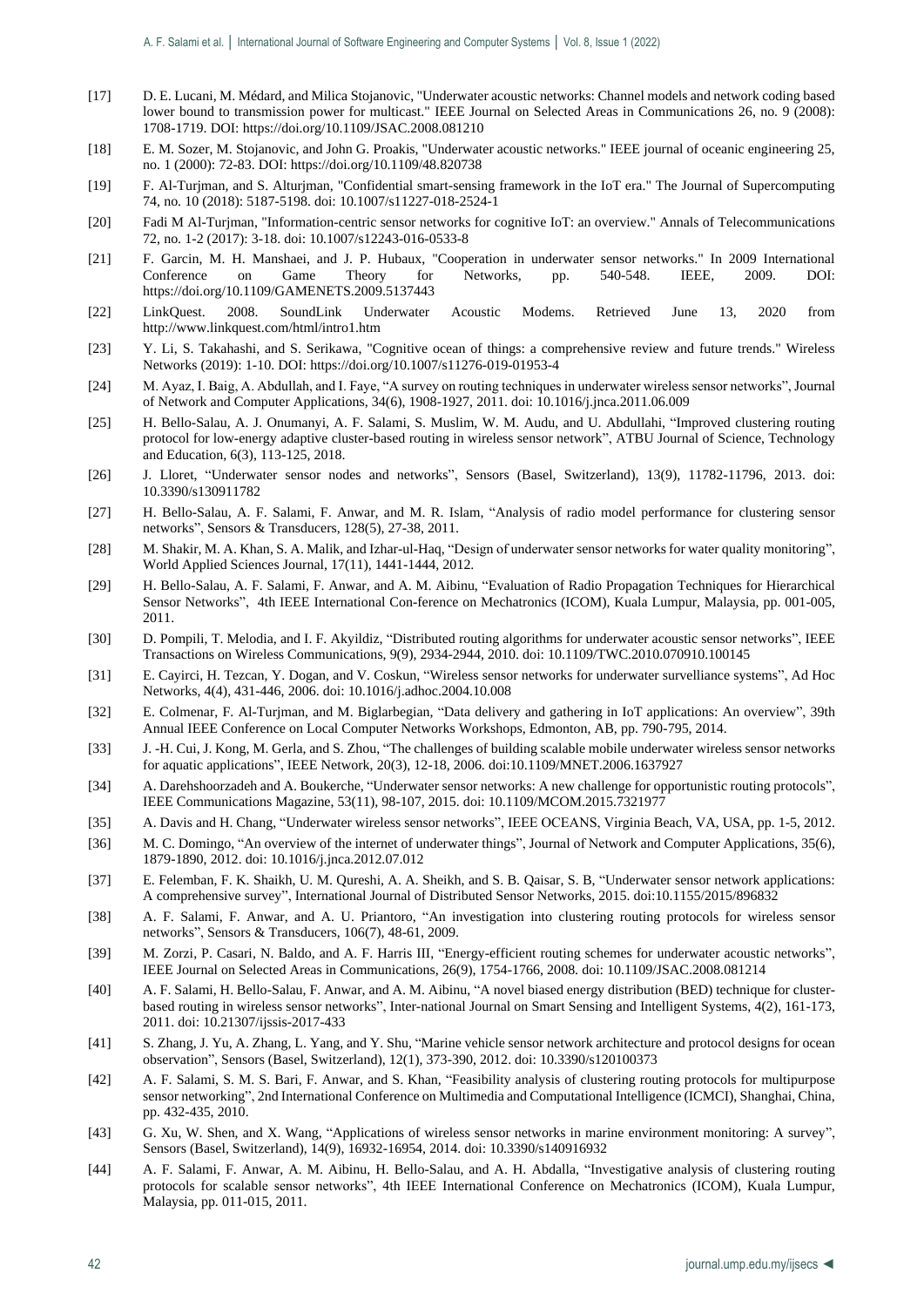- [45] H. Tan, R. Diamant, W. K. G. Seah, and M. Waldmeyer, "A survey of techniques and challenges in underwater localization", Ocean Engineering, 38(14-15), 1663-1676, 2011. doi: 10.1016/j.oceaneng.2011.07.017
- [46] M. Hussaini, H. Bello-Salau, A. F. Salami, F. Anwar, A. H. Abdalla, and M. R. Islam, "Enhanced clustering routing protocol for power-efficient gathering in wireless sensor network", International Journal of Communication Networks and Information Security (IJCNIS), 4(1), 18-28, 2012.
- [47] S. Srinivas, P. Ranjitha, R. Ramya, and G. K. Narendra, "Investigation of oceanic environment using large-scale UWSN and UANETs", 8th International Conference on Wireless Communications, Networking and Mobile Computing, Shanghai, pp. 1-5, 2012. doi: 10.1109/WiCOM.2012.6478552.
- [48] M. Ahmed, M. Salleh and M. I. Channa, "Routing protocols based on protocol operations for underwater wireless sensor network: A survey", Egyptian Informatics Journal, 19(1), 57-62, 2018. doi:10.1016/j.eij.2017.07.002
- [49] H. Cho, C. Chen, T. K. Shih, and H. Chao, "Survey on underwater delay/disruption tolerant wireless sensor network routing", IET Wireless Sensor Systems, 4(3), 112-121, 2014. doi:10.1049/iet-wss.2013.0118
- [50] N. Li, J. Martínez, J. M. Meneses Chaus, and M. Eckert, "A survey on underwater acoustic sensor network routing protocols", Sensors (Basel, Switzerland), 16(3), 414, 2016. doi:10.3390/s16030414
- [51] B. O. Sadiq, A. E. Adedokun, and Z. M. Abubakar. (2018). "The impact of mobility model in the optimal placement of sensor nodes in wireless body sensor network.'' [Online]. Available: https://arxiv.org/abs/1801.01435